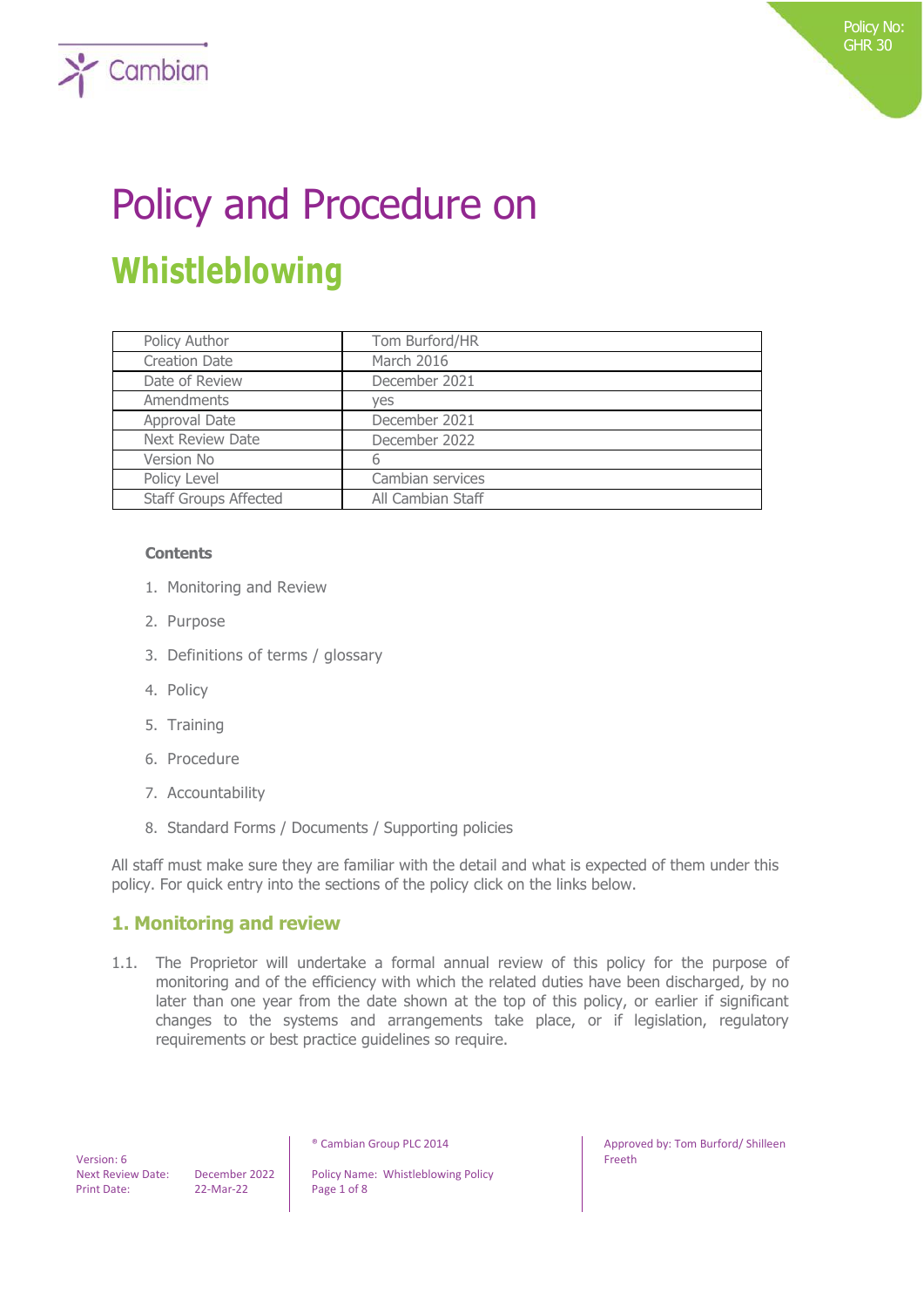

**Jeremy Wiles Group Executive Director – Children Services Date: December 2021**

# **2. Purpose**

- 2.1. We are committed to conducting our business with honesty and integrity, and we expect all colleagues to maintain high standards in accordance with our Code of Conduct (GHR: 37) and Code of Practice (GHR: 11). However, all organisations face the risk of things going wrong from time to time, or of unknowingly harbouring illegal or unethical conduct. A culture of openness and accountability is essential in order to prevent such situations occurring and to address them when they do occur. Whilst staff obviously forge friendships and allegiances to their colleagues, our primary loyalty at all times should be to those who use our services, and there is therefore a responsibility on every employee to report conduct that is of concern.
- 2.2. This policy ensures that Cambian complies with the Public Interest Disclosure Act 1998 (PIDA) which applies to almost all workers and employees who ordinarily work in Great Britain. The situations covered include criminal offences, risks to health and safety, failure to comply with a legal obligation, a miscarriage of justice and environmental damage.
- 2.3 The aims of this policy are:
	- To encourage colleagues to report suspected wrongdoing as soon as possible, in the knowledge that their concerns will be taken seriously, investigated as appropriate and that their confidentiality will be respected.
	- Employees and workers who make a 'protected disclosure' are protected from being treated badly or being dismissed. For a disclosure to be protected it must be made to an appropriate body. For example, disclosing a health and safety issue to the Health and Safety Executive is likely to be protected, but not if the concern was disclosed to the media.
	- To provide colleagues with guidance as to how to raise those concerns and receive feedback on any actions taken.
	- To reassure colleagues that they should be able to raise genuine concerns without fear of reprisals, even if they turn out to be mistaken.
	- To assure relatives, parents/guardians, placing authorities and inspection and registration bodies that Cambian gives high priority to securing the highest standards of behaviour from and amongst its employees.
- 2.4 This policy is intended to cover any serious concerns that someone has about any aspect of service provision or the conduct of a member of staff or others acting on behalf of Cambian. It does not form part of any employee's contract of employment and we may amend it at any time.
- 2.5 This policy is in line with:
	- Keeping Children Safe in Education (September 2021)
	- Working Together to safeguard Children (July 2018),
	- Children's Homes Regulations (April 2015)

| Version: 6               |  |
|--------------------------|--|
| <b>Next Review Date:</b> |  |
| <b>Print Date:</b>       |  |

December 2022 | Policy Name: Whistleblowing Policy 22-Mar-22 Page 2 of 8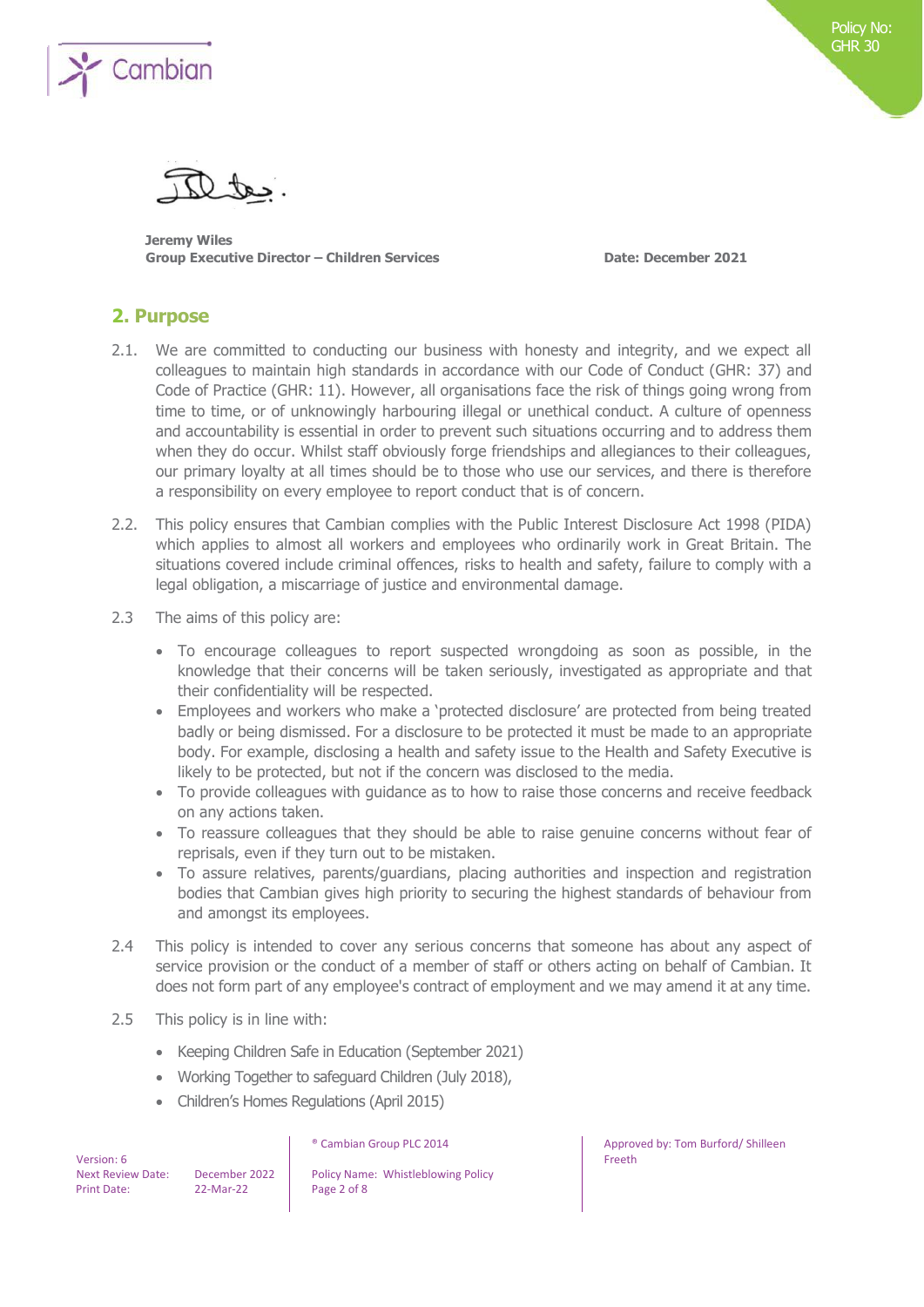

- Health and Social Care Act 2008 (Regulated Activities) Regulations , part 3 (2015)
- National Minimum Standards for Independent Health Care Services in Wales
- The Independent Health Care (Wales) Regulations 2011
- Social Services and Well-being (Wales) Act 2014
- The 20 Principles of The Francis Review 'Freedom to Speak Up' February 2015
- And giving due regard to Prevent Duty Guidance (March 2016),
- 2.6 This policy is made available to parents, carers, staff and individuals.

# **3. Definition of terms / Glossary**

- 3.1 Whistleblowing is the disclosure of information which relates to suspected wrongdoing or dangers at work. You are protected by law if you report any of the following;
	- suspicions or concerns regarding any type of abuse or potential harm to individuals in our care which for some reason cannot be raised under the normal safeguarding procedures as set out in our Child Protection and Safeguarding Policy 25;
	- criminal activity;
	- failure to comply with any legal or professional obligation or our regulatory requirements;
	- danger to health and safety;
	- bribery under our Anti-Bribery and Corruption Policy (GHR 31);
	- dishonesty, fraud or financial mismanagement;
	- breach of our internal policies and procedures including our Code of Conduct;
	- unauthorised disclosure of confidential information;
	- issues that are not being dealt with through clinical governance reviews or other legitimate avenues;
	- if you believe someone is covering up wrongdoing
- 3.2 A **whistleblower** is a person who raises a genuine concern relating to any of the above. All Proprietors and employees have a responsibility to carry out their duties to the highest standards of openness, probity and accountability. If you have any genuine concerns related to suspected wrongdoing or danger affecting any of our activities (a whistleblowing concern) you should report it under this policy.
- 3.3 The following complaints do not fall under Whistleblowing:

Personal grievances (for example bullying, harassment, discrimination) are not covered by whistleblowing law, unless your particular case is in the public interest. In those cases you should use the Grievance Procedure (GHR 29) or Harassment and Bullying Policy (GHR 02) as appropriate.

Guidance on associated terminology is set out below.

3.4 **Harassment:** A person is harassed when they are subjected to unwanted physical or verbal conduct which has the purpose or effect of violating their dignity or creating an intimidating, hostile, degrading, humiliating or offensive environment for them

Next Review Date: December 2022 | Policy Name: Whistleblowing Policy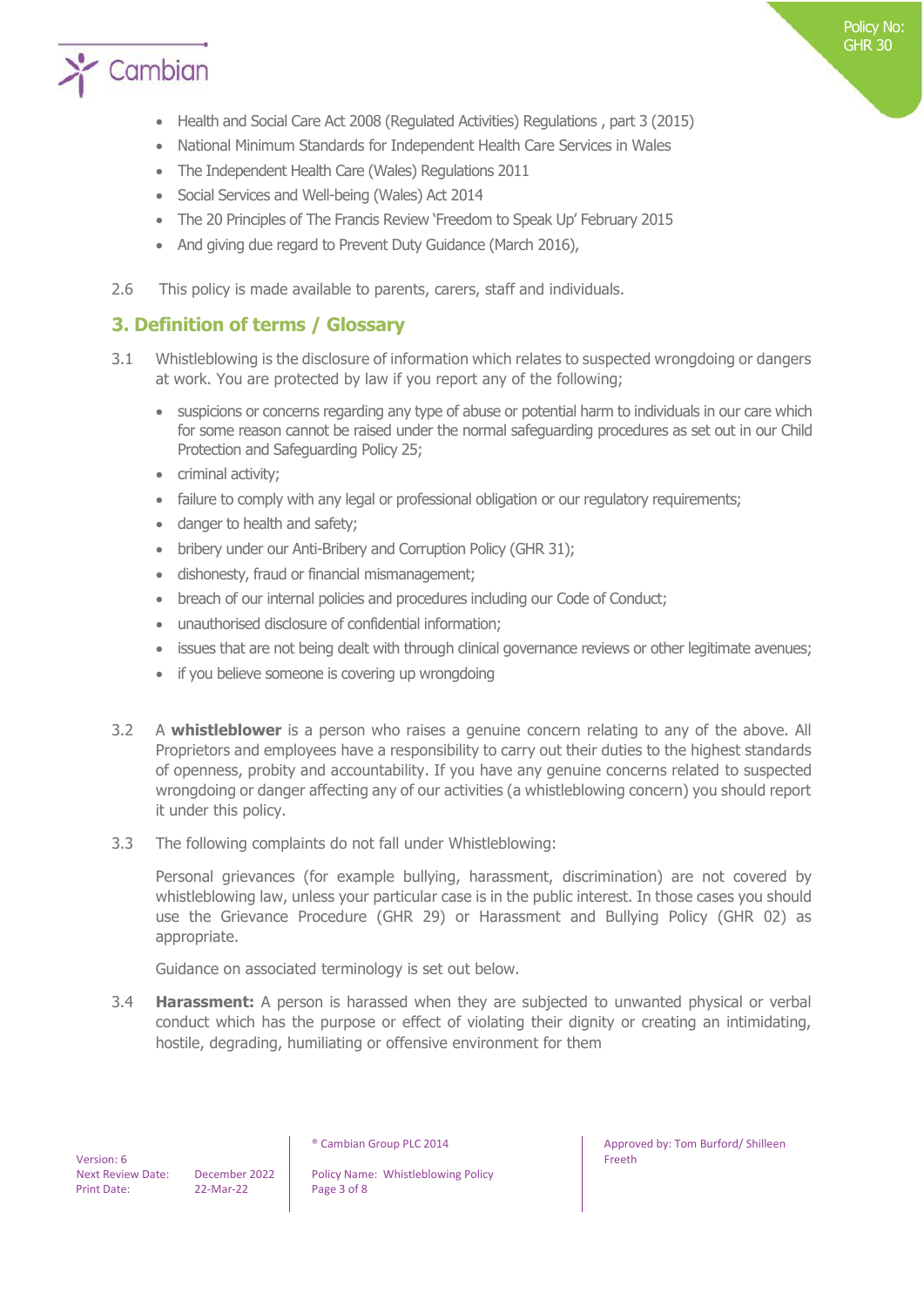

- 3.5 **Bullying:** A person is bullied when they are subjected to offensive, intimidating, malicious or insulting behavior which through the abuse or misuse of power makes them feel vulnerable, upset, humiliated or threatened. Such behaviour may include:
	- a staff member shouting at, being sarcastic towards, ridiculing or demeaning a pupil or colleague;
	- making physical or psychological threats;
	- overbearing supervision;
	- making inappropriately derogatory remarks about a pupil or colleague;
	- persistent unfair assessment of a pupil or colleague's work;
	- Unfairly excluding pupils from classes, projects or events.
- 3.6 Bullying does not include reasonable and constructive criticism of a pupil or colleague's work or behaviour.

## **4. Policy**

- 4.1. This policy applies to all employees (either full or part-time), bank workers or others on a temporary or casual contract, secondees, trainees, volunteers, interns or students, people involved in investigations, independent consultants, agents or sponsors for Cambian group and suppliers of services contracted to Cambian.
- 4.2 Where there is evidence of any criminal activity or child safeguarding issues, the police and/or the Local Safeguarding Children's Board (LSCB) / Child Protection Unit shall be informed immediately, in accordance with Cambian's Child Protection and Safeguarding Policy as appropriate.
- 4.3 If you are uncertain whether something is within the scope of this policy you should seek advice from the Director of HR, or from Public Concern at Work, an independent charity, whose contact details are set out in section 7.5
- 4.4 This policy does not release employees from their duty;
	- Of confidentiality in the course of their work
	- To undertake and participate in (as appropriate clinical governance reviews)
	- To participate in investigations
	- To follow company procedures.

## **5. Training**

- 5.1 Cambian will ensure that training courses which include whistleblowing will include awareness of how employees can raise concerns and highlight the whistleblowing helpline. Whistleblowing is covered in Cambian's e-learning modules (Myrus) – Safeguarding Children and Dealing with Concerns at Work. Whistleblowing is also incorporated into safeguarding workshops and induction courses.
- 5.2 Cambian will ensure that whistleblowing policy and procedure will also be discussed as part of the supervision programme and at staff meetings and other opportunities.

## **6. Procedure**

#### **Raising a whistleblowing concern**

 Version: 6 Print Date: 22-Mar-22 Page 4 of 8

Next Review Date: December 2022 | Policy Name: Whistleblowing Policy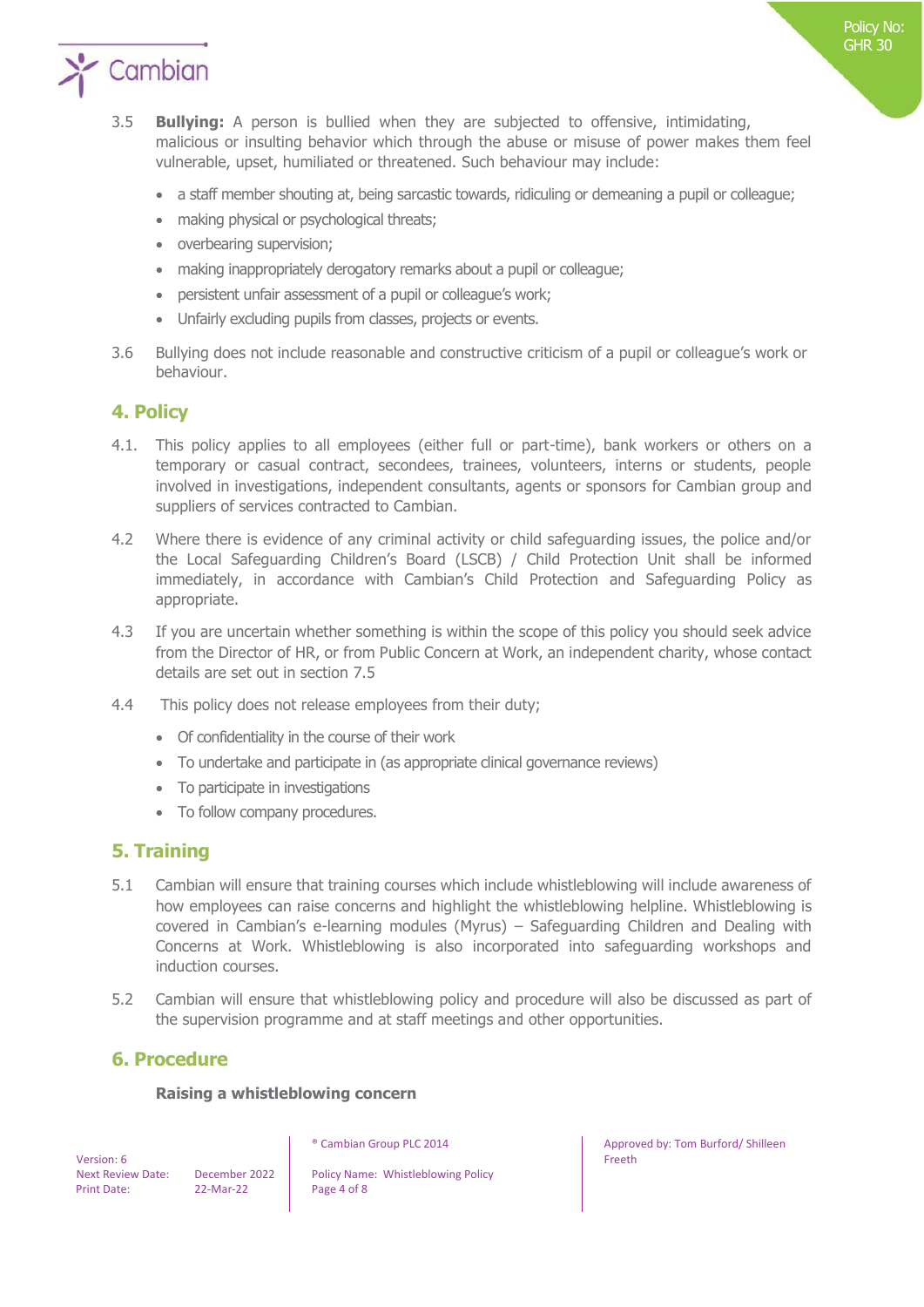

- 6.2. We would expect that in the majority of cases you will raise any concerns with your line manager, unless you suspect your line manager to be involved, in which case please contact the Regional Manager/Lead or the Managing Director of your division, functional head or any of the Whistleblowing Officers (Section 7.5). You may tell them in person or put the matter in writing if you prefer. They may be able to agree a way of resolving your concern quickly and effectively. Your manager should make a written record of your concern, and ensure that it is properly investigated, feeding back to you as appropriate. In all cases they should refer the matter to the Whistleblowing Officer so that a complete record of all such concerns and the action taken and outcomes, is recorded.
- 6.3. However, where the matter is more serious, or you feel that your line manager has not addressed your concern, or you prefer not to raise it with someone within Cambian for any reason, you should contact our confidential independent external telephone hotline, on 0800 086 9128 (a Freephone number). This hotline is run on a 24hours, seven days a week basis by Navex Global, an independent specialist provider of whistleblowing services. Alternatively, you can contact Navex Global's EthicsPoint online service and record your concerns using their secure on-line portal at cambiangroup.ethicspoint.com
- 6.4. EthicsPoint will take down a written summary of your concern and read this back to you to ensure that they have accurately recorded your concerns. EthicsPoint will then notify the Cambian Whistleblowing Officers that a concern has been raised with them by secure e-mail and the Whistleblowing Officers will ensure that an investigation commences. After you have completed your report you will be assigned a unique code called a 'report key'. You will need to write down your report key and password and keep them in a safe place. After 5-6 business days you will be able to use your report key and password to check your report for feedback or questions.
- 6.5. Whether an individual raises a concern confidentially, via EthicsPoint, with their line manager or in any other fashion, Cambian's investigation and response time will be consistent and Cambian will be accountable for the same level of response (see **'Investigation and outcome'** below).

## **Confidentiality**

- 6.6. Whichever route you use to raise your concern, we hope that people will feel able to voice whistleblowing concerns openly under this policy. However, if you want to raise your concern confidentially, we will make every effort to keep your identity secret. If it is necessary for anyone investigating your concern to know your identity, we will discuss this with you.
- 6.7. We do not encourage colleagues to make disclosures anonymously. Thorough investigation may be more difficult or impossible if we cannot obtain further information from you. It is also more difficult to establish the credibility of allegations. Whistleblowers who are concerned about possible reprisals if their identity is revealed should come forward to the Head of Legal or one of the other Whistleblowing Officers and appropriate measures can then be taken to preserve confidentiality. If you are in any doubt you can seek advice from Public Concern at Work, an independent whistleblowing charity who offer a confidential helpline for individuals who are thinking of whistleblowing. Their contact details are set out in section 7.5 of this policy.

Next Review Date: December 2022 | Policy Name: Whistleblowing Policy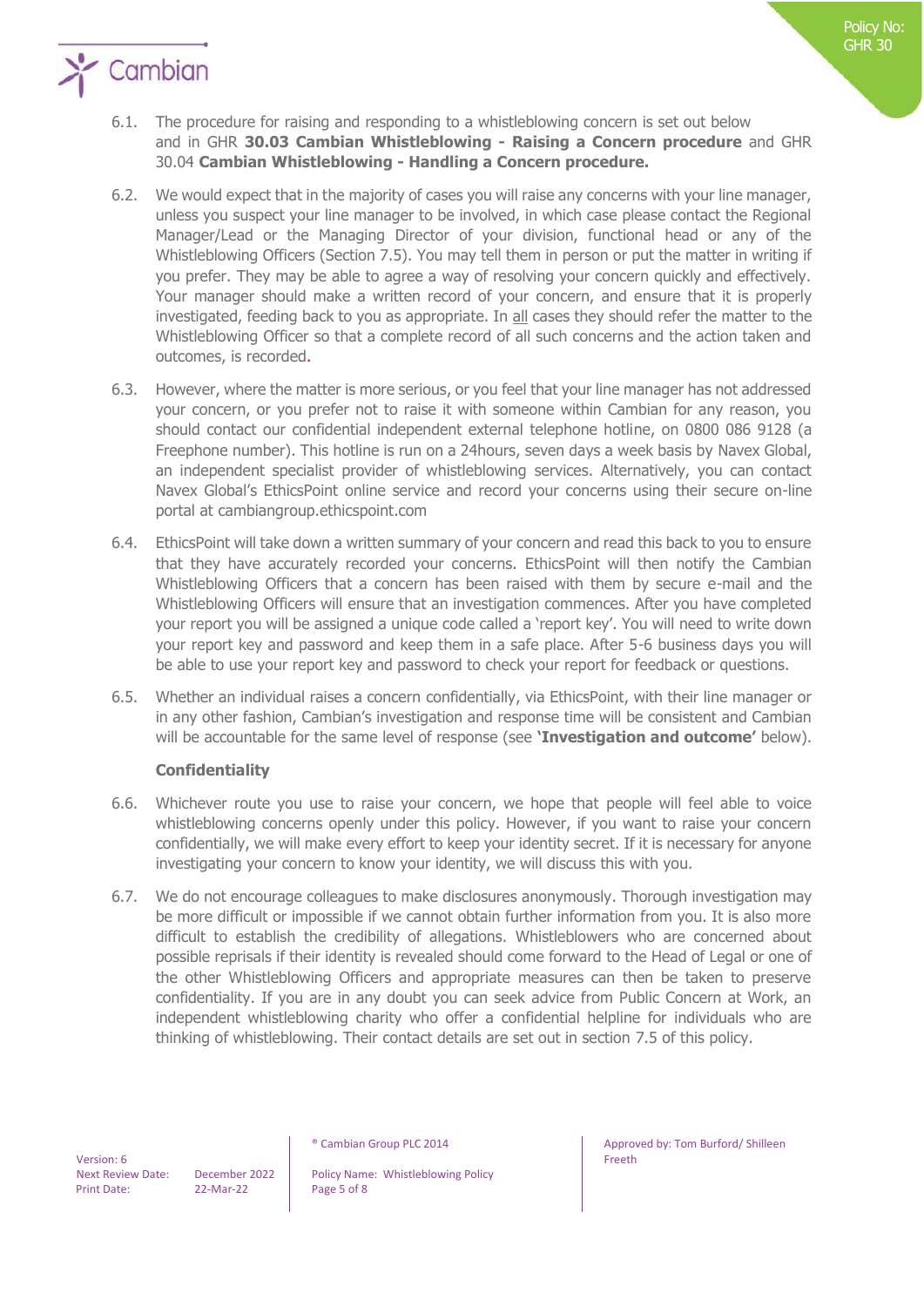

- 6.8. Cambian has a duty to pass on information to others if this is required as a matter of law or in the public interest. On occasion this may mean that this cannot be done without identifying the person who raised the concern, for example:
	- Because evidence is needed in court; or
	- Cambian is involved in legal proceedings and Cambian's papers are open to scrutiny. If this happens, Cambian will discuss this with the employee beforehand.

#### **Investigation and outcome**

- 6.9. All whistleblowing incidents, regardless of the route, are sent to the Head of Employee Relations, who will nominate an investigator or team of investigators with relevant experience and specialist knowledge of the subject matter. The relevant Managing director will also be notified in the first instance, unless they are directly implicated. If the whistleblowing incident concerns a procurement or financial irregularities, the Chief Finance Officer (CFO) and Group Financial Controller will also be notified in the first instance.
- 6.10. We will seek to inform you as soon as possible and in any event within 20 working days of either the outcome of our assessment or how the investigation is progressing. If you have raised a concern through the EthicsPoint hotline, you can always contact them for an update on progress at any time, as they will be kept abreast of how the investigation is progressing. You may be asked to provide further information from time to time. After 5-6 business days you will be able to use your report key and password to log back into the system and check your report for feedback or questions.

The investigator(s) may make recommendations for change to enable us to minimize the risk of future wrongdoing.

- 6.11. We will aim to keep you informed of the progress of the investigation and its likely timescale. However, sometimes the need for confidentiality may prevent us giving you specific details of the investigation or any disciplinary action taken as a result. You should treat any information about the investigation as confidential.
- 6.12. If we conclude that a whistleblower has made false allegations maliciously or with a view to personal gain, the whistleblower may be subject to investigation which may result in a disciplinary sanction. In an extreme case malicious or wild allegations could give rise to legal action on the part of the persons complained about.

#### **If you are not satisfied**

- 6.13. While we cannot always guarantee the outcome you are seeking, we will try to deal with your concern fairly and in an appropriate way. By using this policy you can help us to achieve this.
- 6.14. If you are not happy with the way in which your concern has been handled, you can raise it with one of the other Whistleblowing Officers

#### **External disclosures**

- 6.15. The aim of this policy is to provide an internal mechanism for reporting, investigating, remedying and learning from any wrongdoing in the workplace. In most cases you should not find it necessary to alert anyone externally.
- 6.16. The law recognises that in some circumstances it may be appropriate for you to report your concerns to an external body such as a regulator. It will very rarely if ever be appropriate to alert

 Version: 6 Print Date: 22-Mar-22 Page 6 of 8

Next Review Date: December 2022 | Policy Name: Whistleblowing Policy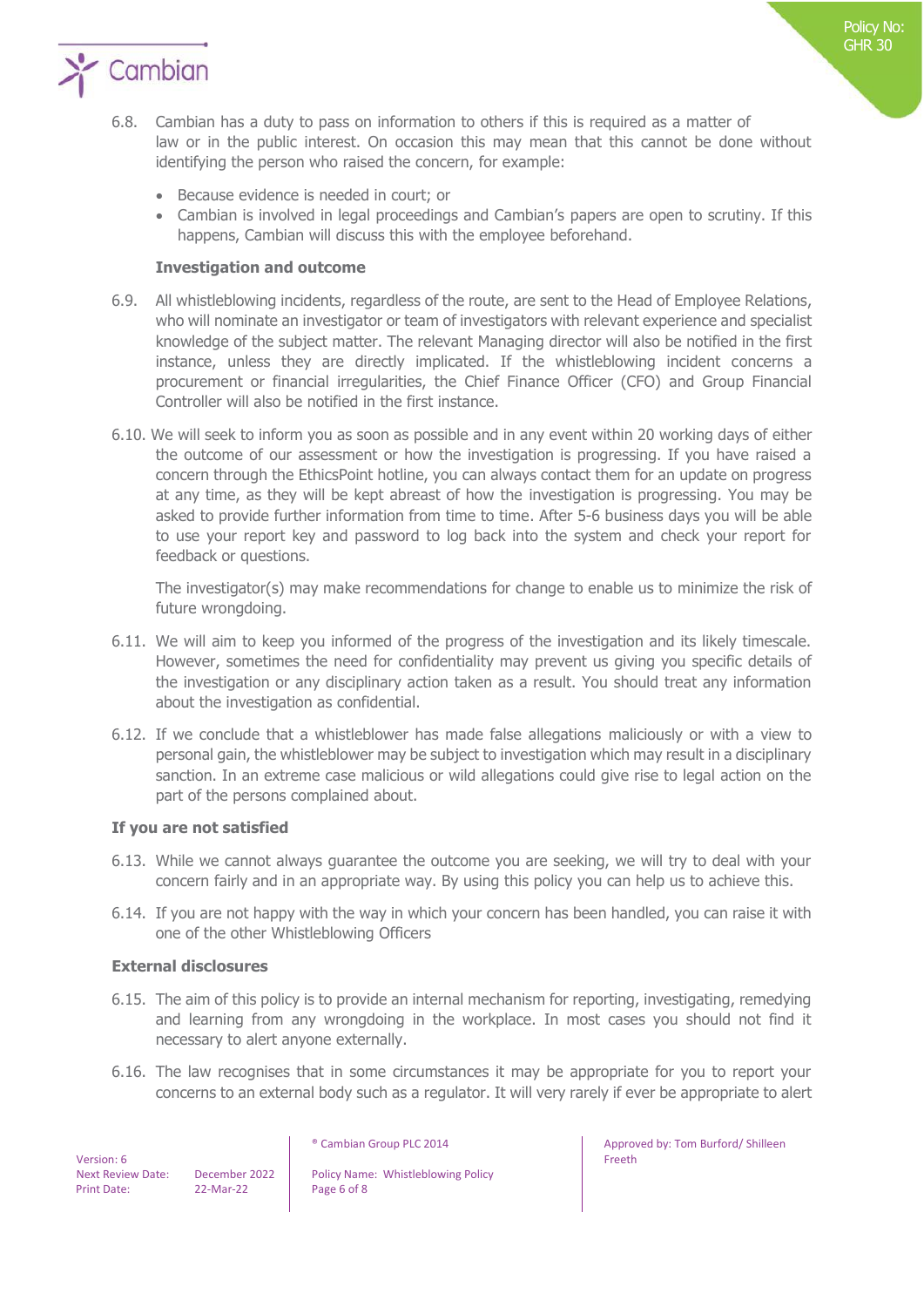

the media. We strongly encourage you to seek advice before reporting a concern to anyone external. The independent whistleblowing charity, Public Concern at Work, operates a confidential helpline. They also have a list of prescribed regulators for reporting certain types of concern. Their contact details are included in section 7.5.

6.17. Whistleblowing concerns usually relate to the conduct of our colleagues, but they may sometimes relate to the actions of a third party, such as a customer, supplier or service provider. In some circumstances the law will protect you if you raise the matter with the third party directly. However, we encourage you to report such concerns internally first.

#### **Protection and support for whistleblowers**

- 6.18. It is understandable that whistleblowers are sometimes worried about possible repercussions. We aim to encourage openness and will support colleagues who raise genuine concerns under this policy, even if they turn out to be mistaken.
- 6.19. Whistleblowers must not suffer any detrimental treatment as a result of raising a concern. Detrimental treatment includes dismissal, disciplinary action, threats or other unfavourable treatment connected with raising a concern. If you believe that you have suffered any such treatment as a result of raising a whistleblowing matter, you should inform the Whistleblowing Officers immediately. If the matter is not remedied you should raise it formally using our Grievance Procedure.
- 6.20. You must not threaten or retaliate against whistleblowers in any way. If you are involved in such conduct you may be subject to disciplinary action. In some cases the whistleblower could have a right to sue you personally for compensation in an employment tribunal.
- 6.21**.** An instruction to cover up wrongdoing is itself a disciplinary offence. If told not to raise or pursue any concern, even by a person in authority such as a manager, employees should not agree to remain silent. They should report the matter to one of the Whistleblowing Officers or the whistleblowing hotline.

## **7. Accountability**

- 7.1 The Whistleblowing Officers, whose details are set out in below have day-to-day operational responsibility for this policy, and must ensure that all managers, head teachers and other colleagues who may deal with concerns or investigations under this policy receive regular and appropriate guidance on its use.
- 7.4. All colleagues are responsible for the success of this policy and should ensure that they use it to disclose any suspected danger or wrongdoing.

Next Review Date: December 2022 | Policy Name: Whistleblowing Policy